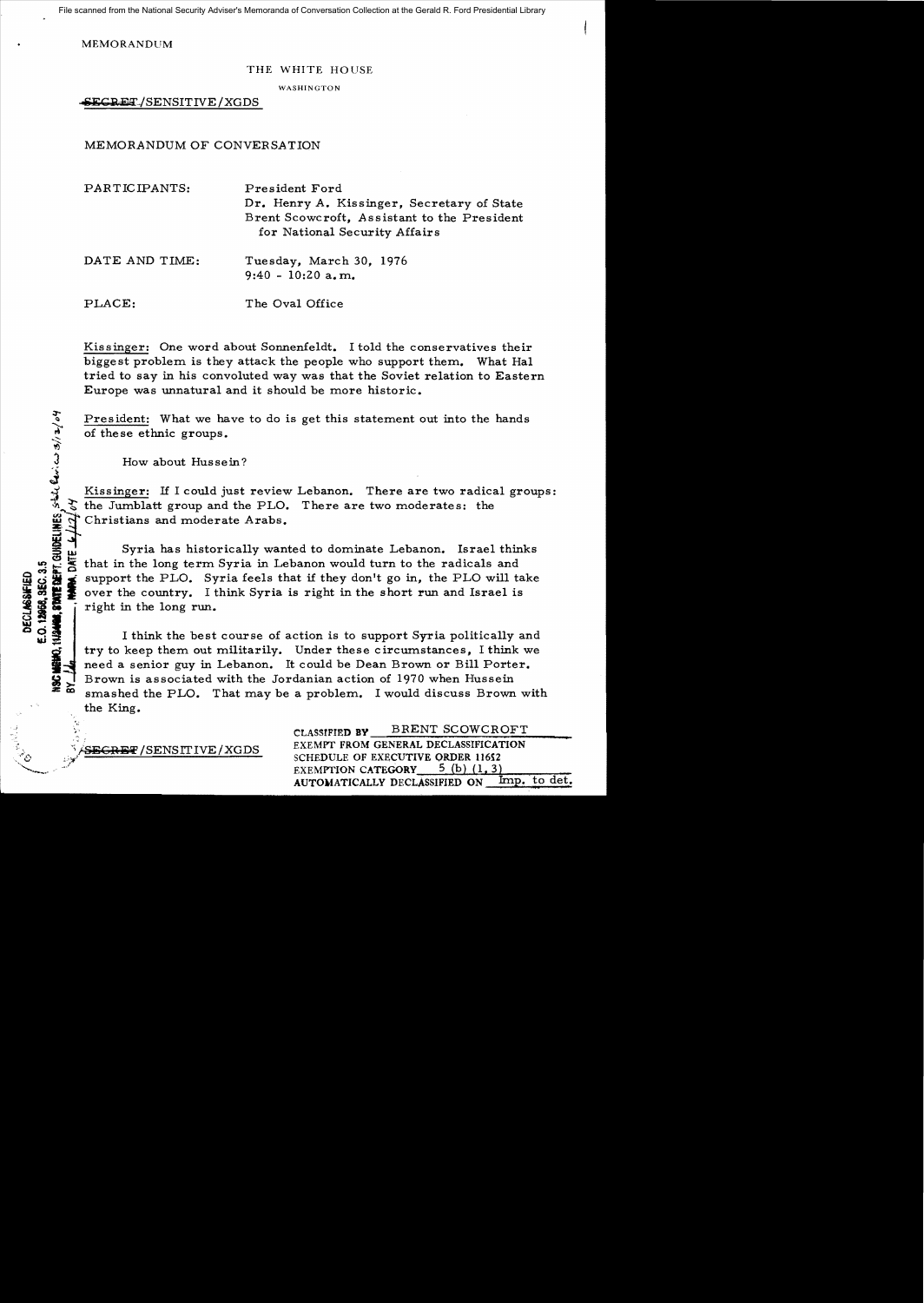I think the King is more worried than Rifai. Rifai is practically a Syrian agent. I wouldn't be surprised if he didn't think the King would be knocked off and he would be President.

President: How about the West Bank troubles?

Kissinger: We have been lucky so far but it is in the interest of all the Arabs to stir things up there.

We won't get much more than Lebanon today. Everything you say will get back to Asad. Say we think highly of Asad. We agree with Asad's analysis. We would like his political solution without military intervention, because we see no way that can be done without arousing an Israeli reaction.

We will help by sending a senior representative. If we can get a ceasefire. then Syria could send in some more surreptitiously.

Israel has told us virtually nothing, while we have shared with them everything we had. But they have said they are in touch with the Christians.

What we need is an assessment as to the staying power of the Christians. If they can hold out and if Asad can split the PLO and Jumblatt, we can do it politically. If, though. the Christians can't make it, we maybe have to acquiesce.

President: How would you start it?

Kissinger: I would thank him for his constructive role. Then ask for his assessment and the outcome. Then say you agree with his solution, but you have the gravest doubts about the method. If we could get a ceasefire, then we could implement the Syrian political situation and Asad could sneak in some more forces. I think the Israelis would accept it under these circumstances.

Asad wants to become the spokesman of the Arab world, so he will work to get the PLO under his control. Of course, Sadat does not want this to happen and is therefore supporting the PLO. So we are better off not letting Syrian troops in unless the Christians are in danger of being wiped out.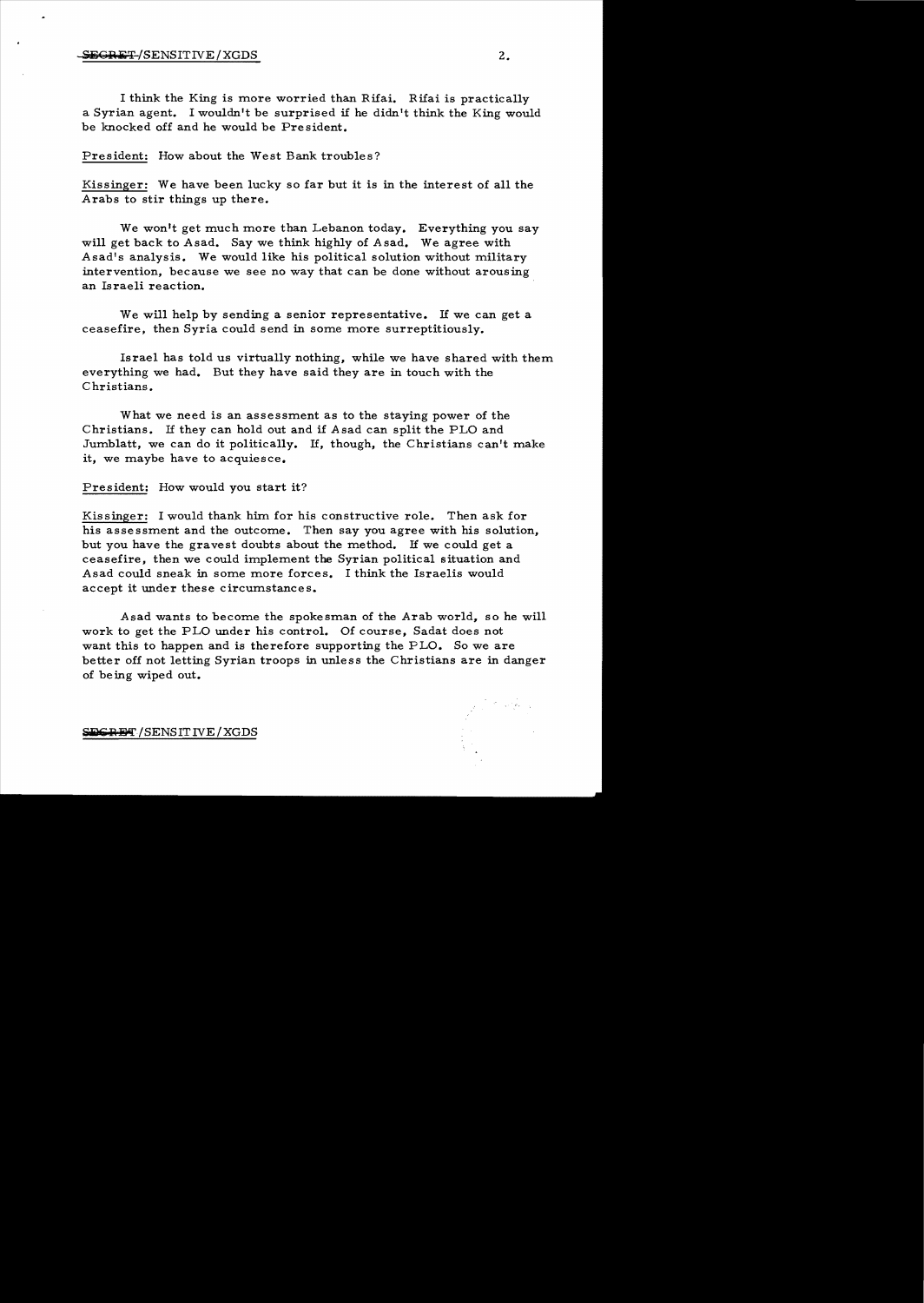;

You could tell Hussein that the results of intervention would be incalculable and it is not in his interest to have the PLO and Lebanese under Syria and perhaps have an Israeli intervention.

If we finish Lebanon, you know where we are on the negotiations. The non-belligerence approach is better than the Geneva approach, because it is a one-stage process rather than two.

President: What do you think about having another Rambouillet Conference?

Kissinger: I think it is basically a good idea. We could have it maybe in June. It would be good to have George Shultz organize it again, but I don't know if he can, in light of this suit.

President: How did you make out with Ansary and the oil deal?

Kissinger: [Describes]

President: I think we should ask the Iranians to hold the line on prices this summer. That would mean much more to us than a discount on 200,000 barrels a day.

Kissinger: I think we can get them to do that.

President: I have heard maybe Nixon is going to Iran. He cannot do that.

Kissinger: Let me talk to the Iranians. I think that is the best way to turn it off.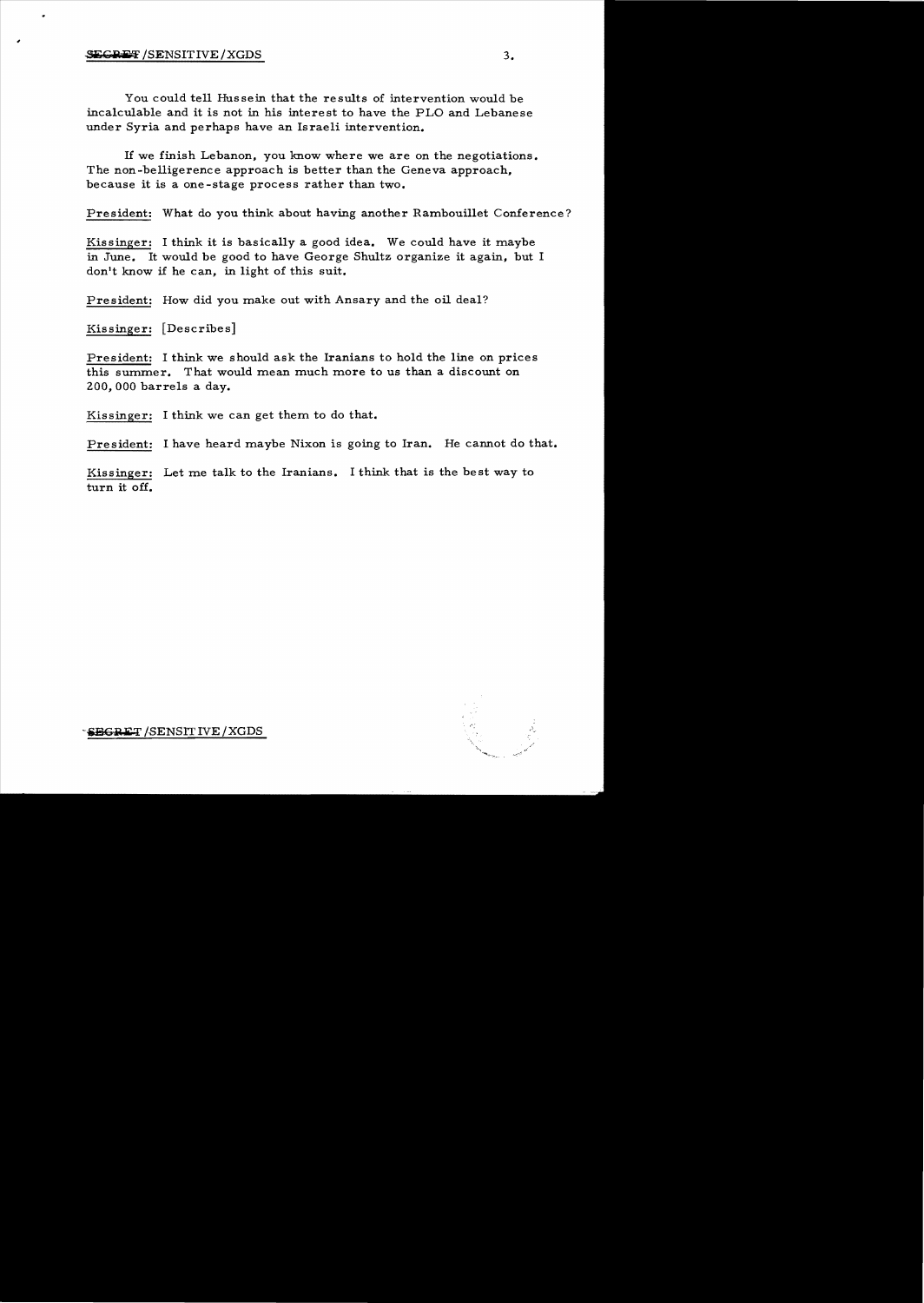P/K 30 mars du 9:40- $\mathscr{E}^{\otimes n}$  $10^{120}$ K & One und den + Sommfilatt 2 Til a Conservative their hygest put is they attack a people who support tome. What Helton & say in his enwolvited arony was that so celetion to EE was unnatural and it should be more bustinic. What we have to be is get this statement out into hando fotose ethnic gamps. Homatant Heroen K 2/9 embla prest renéau balance June avec 2 rocheod pourse : c Junklatt + PLO. Threase moltarie Chartine e moltate Chaps. Syria has bitterially worked & domando behavior. I think in lay time Syria in War amble field if he husuit go in c'ho urill pe take Ittishe hast commerce of a trin in to Support System pointerally otry to help then art institute Under the crise turnes, 1 tris me veil a senior que in hebresson. (Déscuisses Brown + Porter) I mondel draws Benun w/c King Strink c King is more warried tron Ripai. Spai is pentrially a Syrian agent. I multint in surprisent + to world to Pie Mitom about the cut. Bunk Tumbles? Kare home hum hacky so far but it in a interest of all carato to star things up there. E.O. 12058, 8EC. 3.5 NSC MEMO, 11/24/08, STATE DEPT. GUIDELINES, state leven 3/12/04<br>BY Note (11/24/08, DATE - 16/04/04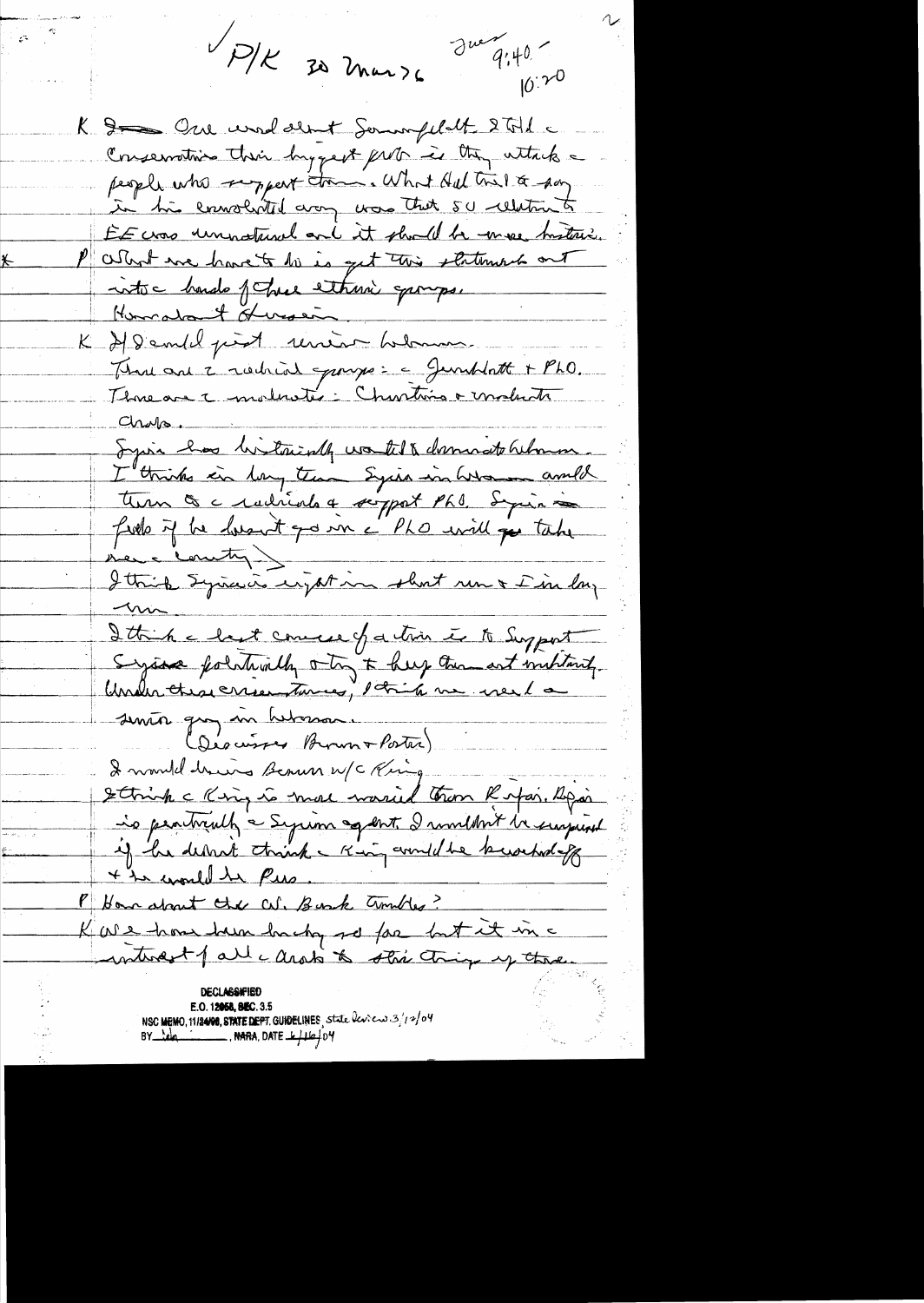R use want get wouch more than Cebouse tody. Everything will get buch a aggli Son methink would him his portional solution of a wish with winton, come in ser us way that can be done W/s ananin I rution. Il suite après 19 million 19 millet de la maison 19 millet de la maison 19 millet de la maison 19 millet de la maison 19 millet de la maison 19 millet de la maison 19 millet de la maison 19 millet de l more sincereptionaly. I has tell no instanding cruthing while are home shared may things But they have said they in Tomat auf Chinostrains. What we meed is an accessment as the staying ponde est Christian Sptter com tollant + if Ged can optist Par & Jumplatt, un can des et politicals. My the, - Christians count make it, un moyte hvet a prussi. K Hancomill san start et? K I condit trait hui par his construction who The c gravest housts about a smethod. If we cannot get a CF, then we could implessment a Sequin pol, sito and could surely in some more four Strink - I around accept it under the asadamento & Income yestresman of a and wealth, so he will work to get a face under this Control. Openine, Salat drynt won't Tris & hozen + is in surporting = PhO, So inconductor of not lettring Syring happe in unless christians are in dougery ban compilant.